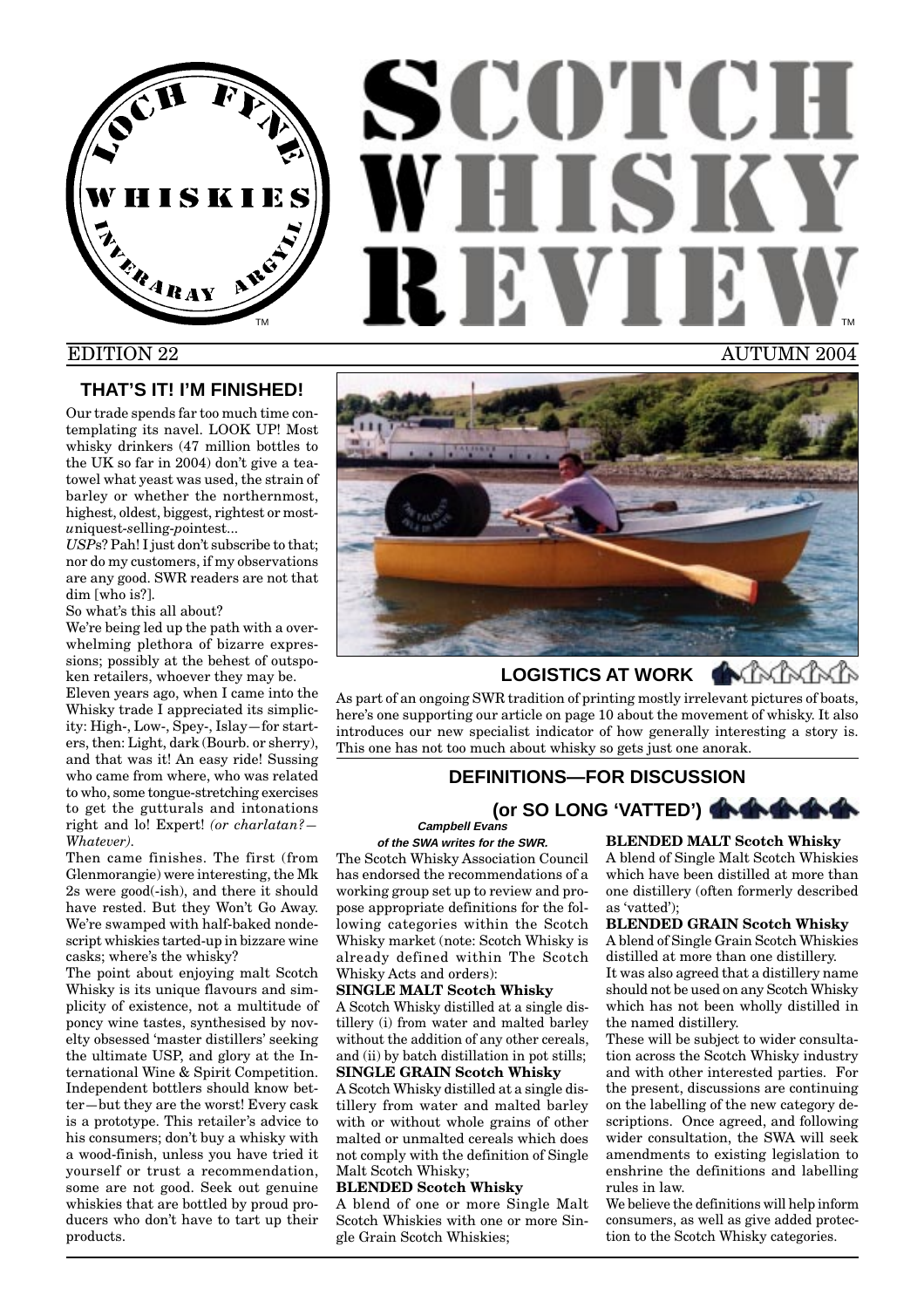



**Former broker, blender and grain distiller, George Christie (left) established the Speyside Distillery, near Kingussie in Inverness-shire in 1990. His son, Ricky, is sales director for the Speyside Distillers Company Ltd.**

On behalf of SWR, **Gavin Smith** went to George's Speyside home to conduct a discussion of a life in the Scotch Whisky industry with them both.

#### **SWR: How did you first get involved in the whisky business?**

GC: I was captain of a submarine when the war ended in 1945, and I was going to sit for my Extra Master's ticket, but the exam was only every six months. I had a wife and child to support and needed to get some work to feed them. I knew Gus Paterson, Richard Paterson's father. He'd been in the Merchant service and his father had been in the whisky business since the First World War. Gus was a good friend and a dangerous character! I went to work for Gus for six months, but at the end of the six months I thought that while I'd earn £40 a month if I went back to sea, I could make at least half as much again if I stayed on the beach. So I stayed on the beach. That's how I got into the whisky business. The important thing was getting hold of whisky in those days. If you could get it you could sell it. So we were broking, and Gus and I also acted as agents for Pulteney and Balblair distilleries.

RC: My first job was at Auchentoshan distillery, where I went to learn the ropes, as it were, and after that I travelled around the world. I was in the Merchant Navy and finally I joined the family company in 1972. I currently spend about four months a year abroad. I tend to look after the emerging markets, which are usually further afield, but they're great fun, because you're starting from the same position in many cases as a lot of your well established competitors.

## **SWR: So when did you become a distiller?**

GC: The way I was built I always looked at distilleries and would say 'one day I'm going to build one of these'. Which I did in 1957. I set up the North of Scotland Distilling Company in the former Knox Brewery at Cambus near Alloa. I put in patent stills and made grain whisky, which was in very short supply at that time. I got three other directors and we all put our money into it.

I ended up making about three million gallons of whisky per year. But by the mid-'60s everybody was building extensions to their grain distilleries. North British were and DCL were, and grain works on the basis that it is relatively cheap to produce, which means that your costs are based roughly on your output. Next door to us was Carsebridge grain distillery, which could make 12 million gallons and North British was up to 15 million. So grain became tremendously competitive. I ended up selling the distillery to DCL in the early 1980s, and they closed it down. Carsebridge is also gone now, of course.

In the meantime I'd been building warehouses in Bonhill, by the Clyde. I got a 40 acre site by the river and I just tanked the spirit through from Cambus and filled it into casks there and stored it. I eventually ended up with around 200,000 casks, covering about 25 acres. If you're going to build warehouses you might as well build big ones, and with 30- to 40,000 square feet, you could get somewhere in the region of 2,000-odd casks in there. If you were getting £4 or £5 a year in rental for a cask you were doing quite well. It was a safe business. Alexander McGavin & Co Ltd was the parent company of the Bonhill operation and the Speyside Distillery & Bonding Company, which I set up around 1955, was quite a separate concern. We were blenders and bottlers, with Speyside being our main brand as both a blend and a vatted malt and we did contract bottling.

## **SWR: How did you become a malt whisky distiller?**

GC: In 1955/56 I bought Old Milton House, near Kingussie, with the intention of building a distillery the way I wanted to and that's what I did. I wanted something that was a size I could handle and not have to bother with banks and partners, and do what I wanted to do with it.

I got the house, which was a bit of a ruin, and 640 acres, including a let farm. I think they asked for £5,000, I offered £4,500, and we eventually settled on

£4,250! I wanted to build my distillery where the River Tromie ran into the Spey.

The original Speyside distillery had been built in Kingussie in 1895, by the MacPherson-Grants and the eldest son of the family lived in this house. The distillery only lasted until about 1911. When we moved in, the telephone wires across to the distillery were still here. I didn't know about the house's connection with the old distillery when we bought it, I only found out later.

The size of the distillery was really determined by the amount of space I had. Alex Fairlie, the dry-stone dyker, began to construct the building and it was a sleeping project for a long time. It took almost 20 years from start to finish because I had other things to do—and they were making money! The first Speyside spirit flowed in December 1990.

We have one pair of stills, and probably make on average between 400,000 and 500,000 litres of spirit a year at the distillery, which is pretty close to capacity. It's tankered away down to Speyside Distillers' Duchess Road site in Glasgow to be filled.

## **SWR: Would you build a new distillery from scratch in 2004?**

GC: At the moment I'd probably do what the others have been doing – look around for a distillery that has got a decent situation and is for sale fairly cheap. There is a certain amount of cache to buying an existing name, like Bruichladdich, for example. But to start from scratch and build one all you need is a lot of guts and a bit of money. I think if you were going to do it you'd be best doing it in the north, doing it on Speyside somewhere. I reckon you could probably build the place quite cheaply. All you need is four walls and a roof, and you put everything inside it. It costs money when you start buying malt and all the rest of it and it takes a big heart purely and simply because you start off not being able to sell anything.

## **SWR: Who owns what?**

RC: A group of friends and I acquired and changed the name of the Speyside Distillery & Bonding Company Ltd to the Speyside Distillers Company Ltd, and this company owns the site at Duchess Road in Rutherglen, Glasgow along with the brands. Duchess Road consists of cask warehousing, a bottling plant

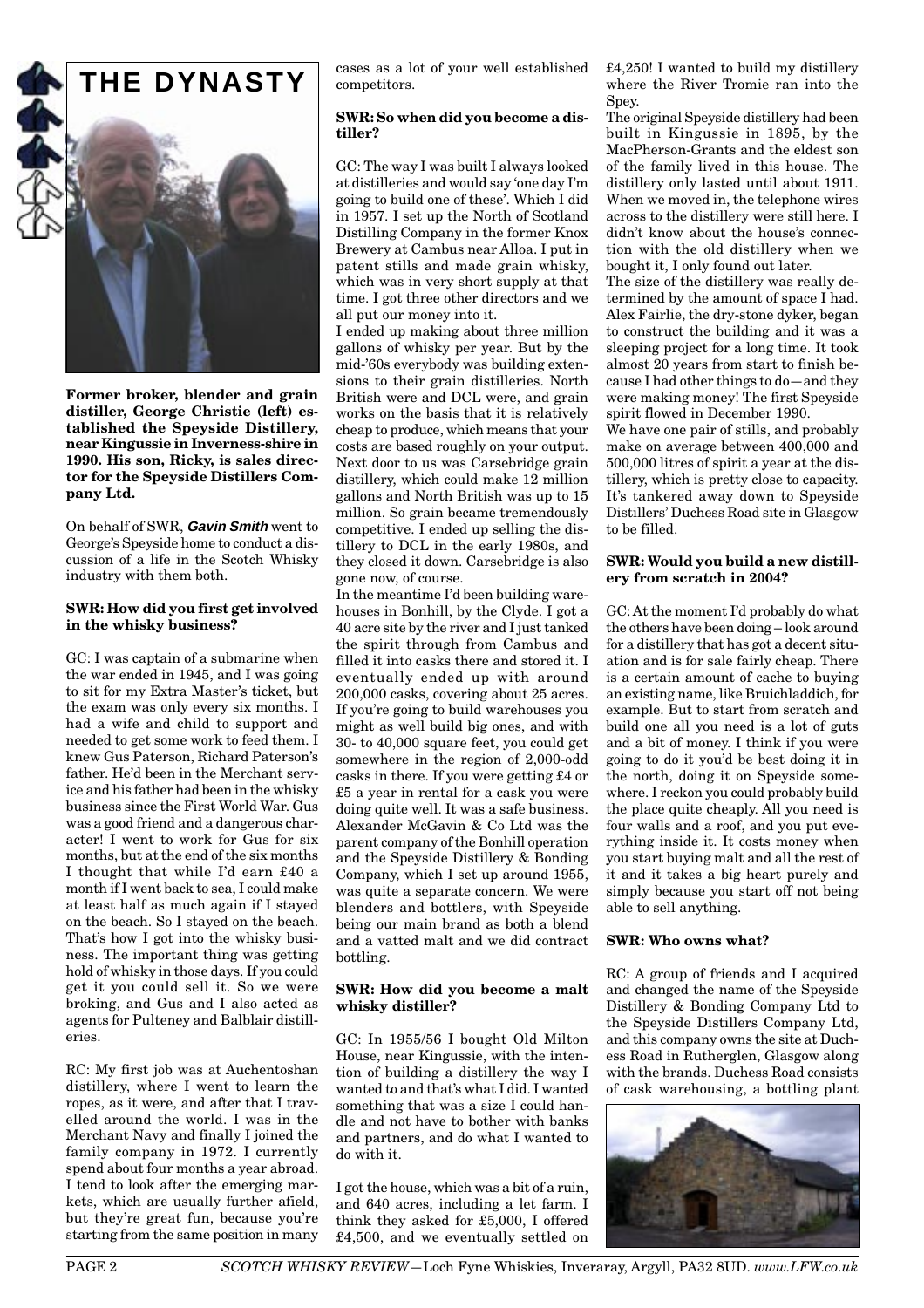and blending operation. I'm a shareholder in the company.

GC: We own the distillery and we have a contract with the Speyside Distillers Company Ltd to continue distilling for them for another three or four years. We don't sell to anyone else.

#### **SWR: What are your principal products and markets?**

RC: Our principal brands are: The Speyside, at ten and 12 years old; Drumguish, which is also from the distillery and is a younger single malt; and we own a variety of blends, including Scottish Prince, which is probably our best known. We also do independent bottling under the banner of Scott's Selection and Private Cellar. These are a selection of other distillers' makes, done at cask strength in the case of Scott's Selection. Those are our core brands. Our main markets for The Speyside are the USA, Europe, which is growing, and the Far East, but by far and away at this stage, North America.

**SWR: Speyside Distillers Ltd was involved a decade ago with Stephen Jupe and his Marshall Wineries company, which sold casks of whisky to investors at grossly inflated prices. Jupe was convicted earlier this year of defrauding investors and creditors. What part did Speyside play in all of this?**

RC: We were approached by a filling customer, Jupe and his associates, and we treat such customers very seriously. What we don't do is sell to people we think might end up bottling Speyside as a single malt. We said we were not allowing them the use of our trademark and they came up with the name Grandtully, which comes from an old distillery near Aberfeldy which ceased production in 1910.

We didn't know that wild claims of financial growth from investing in casks of Grandtully were being made. Claims were made that distillers would buy back casks from investors. Why would they buy back casks they had sold unless they had a shortage? We were a new distillery and in our case there was a possibility, and we did underline only a possibility, that if our venture was successful there may be a time when we could have an interest in those casks that had been purchased.

Several other distillers also supplied them and really what they did with the casks having bought them from us was beyond our control.

As far as individuals buying casks as investments, I say to anyone who asks 'well I've been in business for a long time and I haven't been able to gallop off to the South of France and buy a boat.' You



have to be pretty close to what's happening to do at all well.

I think people were paying about £900 a hogshead and if you took all the costs into account, they were probably worth about £500. If you were going to play devil's advocate you could say if you want to buy 100,000 Fords from the factory at Dagenham, or you want to buy a Ford from a garage forecourt to your own specifications, would you expect to pay the same price?

If they were trying to sell a cask of Grandtully to somebody else it would be sold as 'a single malt'. That would probably equate to the market price for somebody that's buying it for blending. Whereas we would look at it and say 'we call it Speyside single malt, because that's what it is.' I think the bottom line is that individuals should not invest in things they don't know about.

## **SWR: What does the future hold for Speyside Distillers Ltd?**

RC: Most immediately we have the new 12 year old expression of The Speyside, and we're very fortunate that there is tremendous interest in single malts. It's a growing sector in the marketplace as opposed to the relatively stagnant sector of blended Scotch whisky. We're well placed to capitalise on that, but last year was a record one for us in Korea, it was fantastic, and the market – for everybody – is down 40 per cent this year. But then another market which has been going steadily suddenly explodes. We have explosions and we have impacts. One market will be up 11 per cent and another down 13 per cent, so it's very difficult to plan ahead.

GC: Scotch whisky has been going on for a hell of a long time, and at the end of the day all you can do is push the product. Persuade your customer either that he's getting the best damn whisky in the world, or you're giving him a better price and a better back up. In our trade, who you know makes a hell of a difference too. If your agent likes you and you like him, things go remarkably smoothly. With a smaller distillery, there's a very good living to be made and a very good reputation to be made. In my case I can honestly say it's been a hell of a lot of fun!

## **SWR: What is your desert island dram?**

GC: My own personal 17 year old blend. I'm basically a blender and I know about putting a good dram together. Above about 12 or 14 years old, whisky can change a lot, depending on the wood and when you get really old whiskies they are sometimes delicious and sometimes bloody awful.

RC: The Speyside. It's easy for me to sell, because I genuinely like it. It's a very easy single malt, it's a malt for any time of day.

**SWR: Thank you both.**

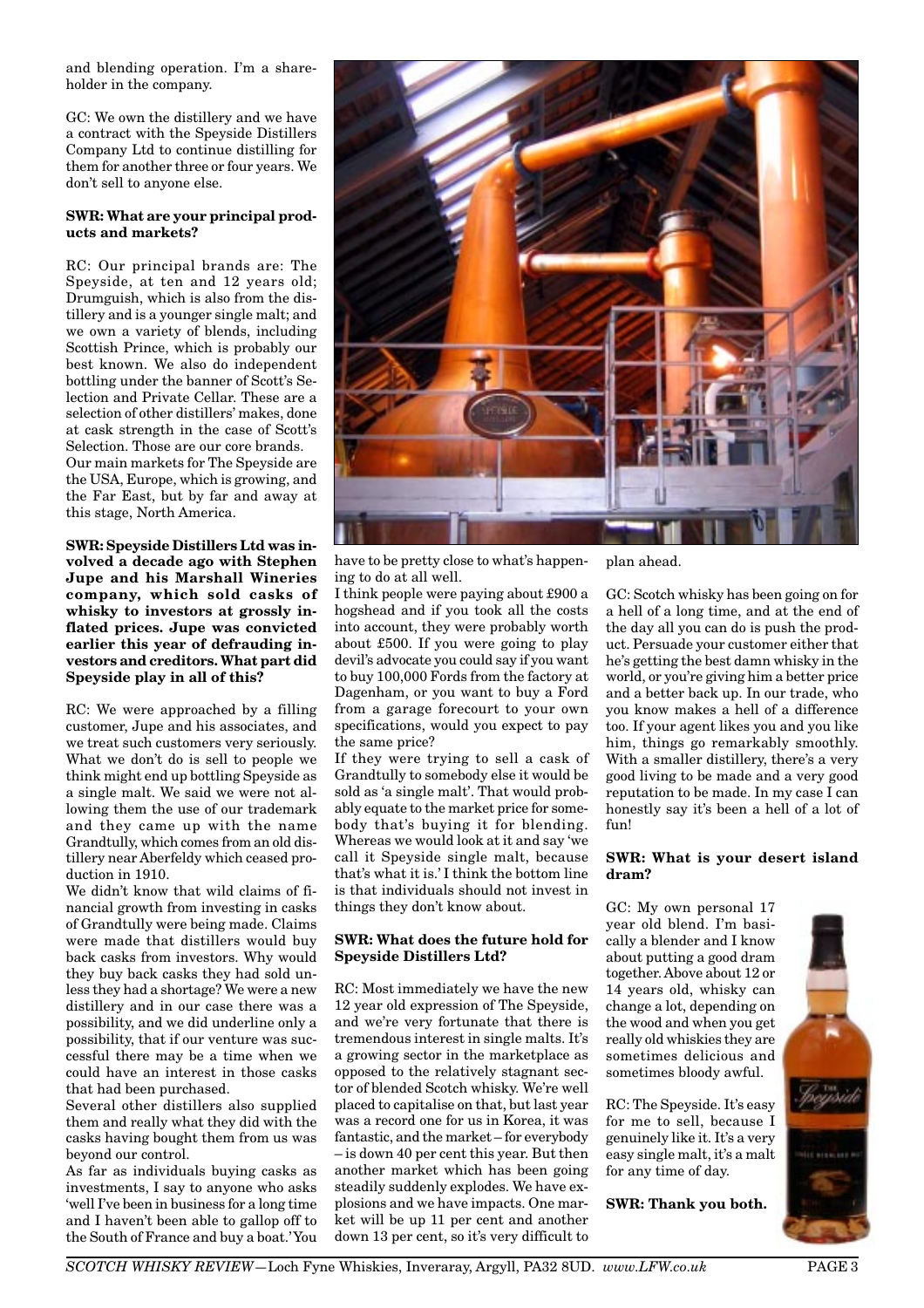## **DEVIL'S ADVOCATE**



**Turnbull Hutton LAST TANGO IN LOCH FYNE!** AAAA

My great friend and mentor, John McDonald OBE, late of Tomatin Distillery, is never very far off the mark with his observations of life generally. Over the many years I've known John, I've come to appreciate his often jaundiced view on many topics.

Indeed, a night in John's company can be enlightening, entertaining and, at the same time, educational. Bring in the views of that other renowned Industry philosopher, Alf Bayvel, late of Chivas Bros. and you have enough politically incorrect comments—verging towards anarchy—that scriptwriters would kill for.

Indeed I did wonder if we had been overheard at some point when BBC Television came up with a programme entitled "Grumpy Old Men". All of our prejudices were suddenly being exposed on national television: computers, mobile phones, call centres, smoker's rights, nouvelle cuisine, bloody politicians, Tony Blair, the Nanny State, the horrors of travel, lack of service in shops, the inability of people to construct a meaningful letter anymore! The list is bloody endless—feel free to add your favourites! John McDonald, who is significantly older than either Mr Bayvel or myself, sums the whole situation up, "The Country's fucked!" I think he's right of course, but it may just be the age I'm at.

The whisky industry I was part of was rich in characters. Every company had them. They all know who they are. Whilst we all did the best we could for our respective companies, we also identified with each others issues. There was a lot of trust around and if someone gained what became known as a competitive advantage one year, the cycle would turn, as it always did and you would have your chance to make good in subsequent years.

Negotiations invariably took place over long lunches—or even dinner—where surprisingly, strong drink was often consumed! Sometimes it fell to our talented sidekicks to interpret scrawled notes on menus or napkins as to what had actually been agreed. The results often came as a shock to the participants who were at the meeting!

Over the last 5 or 10 years this civilised way of doing business began to change. Lunch was often frowned upon, drink certainly was. Fizzy bloody water appeared at meetings, as did boring bloody sandwiches. Our colleagues went off on team-building exercises—making rafts and abseiling—and when they weren't bonding with each other they were out bloody jogging at lunchtime.

Don't get me wrong, I know there are still pockets of resistance out there those who would be none the worse for an old-fashioned whisky industry lunch or dinner—but they seem to be in the minority. It seems to me and to my adversaries over the years, that it sure as hell is different from how it used to be. This could, of course, be errant nonsense. It may be simply a generation thing. When we were in our prime, the generation that preceded us probably shook their heads and wondered where it had all gone wrong.

*make it happen in the challenging environment in which they now have to operate*

With rationalisations, mergers and takeovers—the never ending quest for efficiencies—it's all too easy from the privileged position of being happily retired to look in at the Industry as it is now and arrogantly take the view that it will never be as good as it was in our day. And yet I know that there remains in the Industry a generation still young enough to make it happen in the ever challenging environment in which they now have to operate. Whilst they are younger than us old retired farts, they are old enough to know the benefits of real networking—after all they learned at the feet of masters!

So I look to this new generation to carry the baton forward, then they can replace us (after they have buried us) as the next generation of "Grumpy Old Men". They deserve to. Whilst I know many of the new generation personally, there are an increasing number of big hitters in the Industry that I would not know if I fell over them. These are the ones who have arrived over the last 3 or 4 years. Since I am unlikely to ever meet them, or they me, (certainly not at a boozy lunch or dinner), it struck me that my witterings in the SWR are of absolutely no relevance to them at all.

In consumer terms, I think I have reached the end of my shelf life. I also have a confession: I don't really give a damn anymore as to what the Industry is up to—who is merging with who; what is being rationalised; or who is doing what. Who gives a shit? I could get animated were the pension to be threatened. I do get animated, as we have seen, with my fellow grumps. But more and more one should recognise that nobody gives a stuff as to what I think. That's fine, that's exactly as it should be.

So if my readers haven't fallen asleep by this stage, this has been a long preamble to simply say "That's it, I'm out of here."

I should take this opportunity to allay the fears of my vast army of fans out there to point out that this second "retirement" has absolutely nothing to do with an unfortunate, relatively minor health scare earlier this year. Strangely I had just completed my last piece on the great Cardhu cock-up, worked myself into a good grump, despatched the first draft to "the boss", and was then unable to respond to his minor editorial changes! He did a fine job anyway and he never even docked my pay!

My thanks to Richard for the invite in the first place, it's been fun. The Loch Fyne Scotch Whisky Review is enjoyed by an ever increasing readership—and rightly so. It's fun, irreverent, and never boring. Unlike other serious Whisky Magazines I could mention! I'll bet they eat bloody sandwiches! What is a bloody lye pipe anyway? And who cares?

I'll be a tough act to follow—but then I always was!

I reserve the right, however, to write to the Editor in my now full-time role as a Grumpy Old Man should anything upset me unduly. Don't say you haven't been warned! Farewell.

#### Our thanks to The Advocate for his enthusiastic and highly entertaining contributions over the past seven editions of the SWR.

For those of you just joining, Turnbull came to us after a long career in the whisky industry, culminating in his being production director of Diageo's Scottish operations. Latterly, as well as chief contributor to the SWR, he has been chairman of Raith Rovers F.C.

We wish him every possible happiness for the future. As he says,

*it's been fun*

ney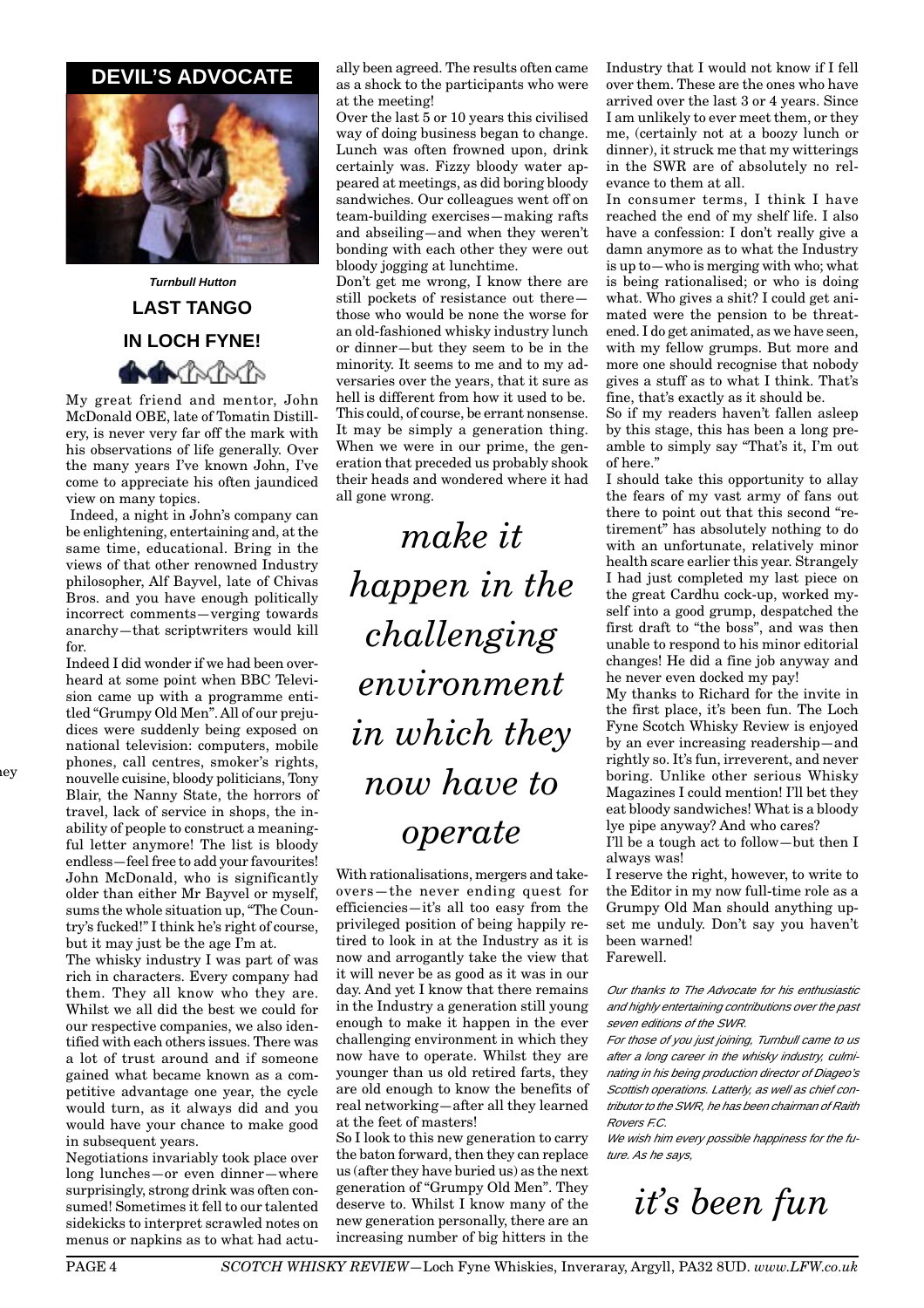

Permit us one page to enthuse about our new product, The Loch Fyne Liqueur, a blend of 12 year old Scotch with natural flavours of chocolate, orange and tangerine. Although these are all that go into it, many people can detect coffee, coconut and banana!

Launched in early July, the response has exceeded all expectations! We gave Robin Sheilds, Manager of Laphroaig Distillery, a 'busty nail'—an equal mix of Loch Fyne Liqueur with Laphroaig 10yo. He declared it 'wonderful!' and posed with Hamish (below).



We took the liqueur to the *Whisky Fringe* in Edinburgh where it was the hit of the event; the top seller and the dram that got even the most ardent I'm-a-malt-fan-I-don't-do-stickies excited!

Respected wine writer Joe Fattorini has been enthusing too. In his Wine Choice column in The Herald, 25.9.2004, he wrote, "I challenge anyone—whisky drinker or not—to say they don't like this. It struck me as spicy and warming rather than sickly sweet, with cocoa, orange peel and cake flavours all finished with a dry, smoky, rural character. Buy it now and you'll be set for winter. A treat." Joe later declared the Loch Fyne Liqueur "the most exciting new Christmas drink this year".

Graham Holter, editor of Off Licence News said, "Imagine there's a fire at the Terry's Chocolate Orange factory, a few miles in the distance. That's what this liqueur smells like: sweet, rich and a little smoky. Smooth and fruity on the tongue and a very acceptable Christmas present. Thanks!"

Drinking outside the box, champion cocktail mixer Neil Berrie recommends it as a long drink with tonic(!). "Large Gin 'n' tonic ratio (to personal taste), ice, with tiny squeeze of a lime wedge (optional). Simplicity is best". Neil is working on more cocktail ideas (it's a hard life etc...) that you can glean from www.lochfyneliqueur.com along with a list of stockists.

Whisky Detective Archie Bruce (back page) loves the effect of a dram of the liqueur in his coffee, which miraculously brings out strong honey flavours. Watch out for Archie's book to be published soon.

And as if the taste alone wasn't good enough, we have just learned that the liqueur has been short-listed for a Shine Award, the glass industry's showcase for products using glass. The distinctive decanter presentation adds to its desirability as a gift, £28.90.

## **LOCH FYNE MARMALADES**

This year our *Hot Toddy Marmalade* joined the breakfasting range. Made with lemons, stem ginger and a hefty double-dose of the Loch Fyne Blend, it has achieved much acclaim and already has a dedicated following.

*Hot Toddy* (or yellow label, for those reading in black and white) joins old favourite *Double Scotch* (red label) a chunkier confection enriched with treacle, spices and a double dose of blend (for weekends only). Blue Label is a traditional thin cut marmalade with just one scoop of whisky for daily enjoyment. Blue label is £2.50, red and yellow £2.90 each, or indulge in the trio for £7.00.



## **LOCH FYNE FUDGE**



Last year our gift of a bag of Loch Fyne fudge was very successful, with many declaring it the best and far too yummy.

Add some bags of fudge to your order for distribution to the below stairs servants; £1.90 per bag, or buy

## four, get an extra bag to eat yourself!

## **LOCH FYNE BLEND** Our award-winning flag

product that started it all. Exclusively from us, the Loch Fyne Blend has advocates all over the globe, many happy to confirm they prefer it to any other whisky, blend or malt. As it says on the label, it is smooth and mellow ('perilously so, and easy to drink' according to<br>Charles MacLean). Charles MacLean).<br>Slightly sweet and sweet and slightly smoky, it appeals to all. Original marmalade-free product, £15.90.



*SCOTCH WHISKY REVIEW*—Loch Fyne Whiskies, Inveraray, Argyll, PA32 8UD. *www.LFW.co.uk* PAGE 5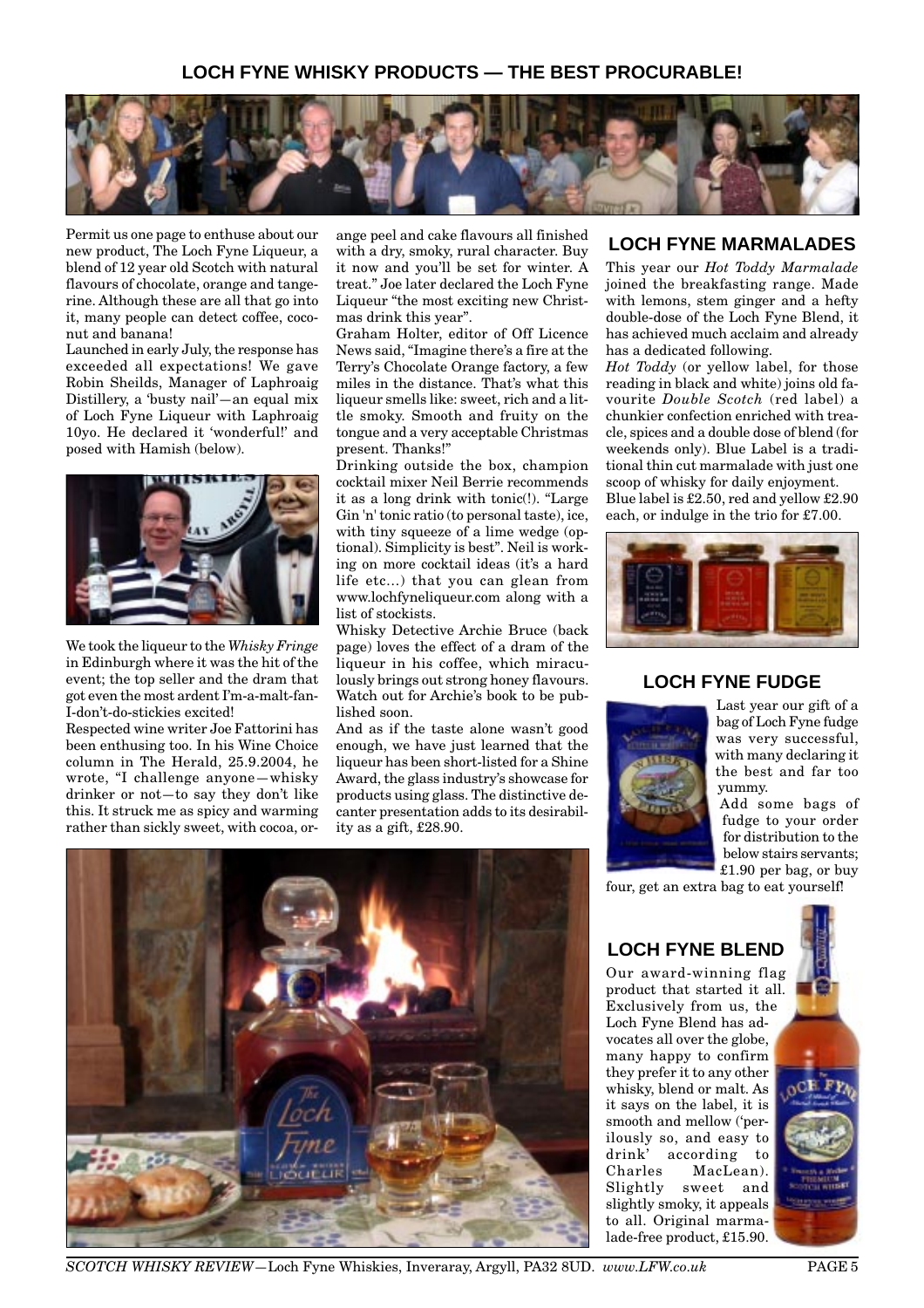





## **TROLLEY DASH TIME!**

This year once more we offer more deals than ever. With every order of a 70cl bottle or more there is a **free copy of Scottish Field** Magazine with its separate whisky feature including the Merchants' Challenge nominations that we are involved in.

There is also **FREE DELIVERY!**—if you buy any four (or more) malts from our Stock List and add two (or more) bottles of the **superb, award winning Loch Fyne** we'll deliver **FREE** to a UK address! (That's buy FOUR malts AND two Loch Fyne—yes?).

Other deals may be available on **lfw.co.uk**, including buy any three OB Caol Ila or any three OB Talisker and get a Malt Whisky Cellar Book (£15.00) **FREE**!

#### **\* SMALL PRINT \***

The Scottish Field gift is while stocks last, one each, and not available in gift orders (those sent to another address).

**OVERSEAS CUSTOMERS**

Please check lfw.co.uk for delivery deadlines if important. Sorry, but weight may prohibit the inclusion of the free Scottish Field Magazine to overseas buyers.

## **DEALS & DELIVERIES DEADLINE**

All deals offered at lfw.co.uk and on these pages are valid for mail order customers placing orders before **noon** on **Monday 20th December**. After this date deals may or may not be available.

#### **Last year's most popular deal is repeated:**

Buy any two from these 'Classic Malts', get a free bottle of Knockando. PLEASE NOTE Oban and Lagavulin are now excluded from this deal.

| Buy any            | £ 23.90 | 12 40% | OB CRAGGANMORE - 3A |  |
|--------------------|---------|--------|---------------------|--|
| 2 for a            | £ 23.90 | 15 43% | OB DALWHINNIE - 2   |  |
| free 70cl          | £ 23.90 | 10 43% | OB GLENKINCHIE      |  |
| £ 25.90 Knockando! |         | 10 46% | OB TALISKER - 5A    |  |
|                    |         |        |                     |  |

#### **MANY WHISKIES ON OFFER ARE NOT PICTURED**

|    | TOP SHELF                            |        |     | <b>DEAL PRICE</b> | <b>SAVING</b> |
|----|--------------------------------------|--------|-----|-------------------|---------------|
| ОВ | AN CNOC (Knockdhu)                   | 12     | 40% | £18.90            | £3.00         |
| OВ | <b>ARDBEG</b>                        | 10     | 46% | £ 21.90           | £3.00         |
| CС | ARDBEG                               | '94/10 | 40% | £ 20.20           | £3.00         |
|    | <b>G&amp;M ARDMORE</b>               | '87/16 | 40% | £ 23.50           | £3.00         |
| OВ | AUCHENTOSHAN - 1                     | 10     | 40% | £18.70            | £4.00         |
| OВ | AUCHENTOSHAN - Three wood43% £ 27.50 |        |     | £6.00             |               |
| OВ | <b>AUCROISK</b>                      | 10     | 43% | £ 27.90           | £ 2.00        |
| OВ | $BALBLAIR - 3$                       | 16     | 40% | £ 21.50           | £2.00         |
| OВ | BALVENIE - Founder's Reserve 10      |        | 40% | £19.90            | £3.00         |
| OВ | BALVENIE - Double Wood - 2 12        |        | 40% | £ 21.90           | £4.00         |
| OВ | <b>BALVENIE</b> - Single Barrel      | '88/15 | 48% | £30.90            | £7.00         |
| OВ | BALVENIE - Port Wood - $\Delta$      | 1989   | 40% | £ 22.50           | £4.00         |
| OВ | <b>BENRINNES</b>                     | 15     | 43% | £ 27.90           | £2.00         |
| OВ | <b>BENROMACH</b> - Traditional       |        | 40% | £16.50            | £1.40         |
| CС | <b>BLADNOCH</b>                      | '88/14 | 40% | £ 24.90           | £3.00         |
| OВ | <b>BOWMORE</b> - Legend              |        | 40% | £16.40            | £4.00         |
| OВ | <b>BOWMORE</b>                       | 12     | 40% | £ 20.00           | £4.50         |
| OВ | BOWMORE - Mariner - 5                | 15     | 43% | £ 23.90           | £5.00         |
| OВ | BOWMORE — $\Delta$                   | 17     | 43% | £31.70            | £7.00         |
| OВ | BOWMORE - Darkest $-\Delta$          |        | 43% | £ 27.90           | £6.00         |
| OВ | <b>BOWMORE</b> - Dusk (Bordeaux)     |        | 50% | £ 27.90           | £6.00         |
| OВ | BOWMORE - Dawn (Port Finish)         |        | 52% | £ 27.90           | £6.00         |
| OВ | BOWMORE - Cask Strength              |        | 56% | £ 27.90           | £4.00         |
| OВ | BRUICHLADDICH $-3\Delta$             | 10     | 46% | £ 22.90           | £ 2.00        |
| OВ | BRUICHLADDICH $-\Delta$              | 15     | 46% | £30.90            | £2.00         |
| OВ | <b>BRUICHLADDICH</b>                 | XVII   | 46% | £41.90            | £ 2.00        |
| OВ | BUNNAHABHAIN - 4                     | 12     | 40% | £ 20.90           | £3.00         |
|    | <b>MIDDLE SHELF</b>                  |        |     |                   |               |
| ОВ | $CAOL ILA - 5$                       | 12     | 43% | £ 23.90           | £ 2.00        |
| OВ | CAOL ILA $-\Delta$                   | 18     | 43% | £33.20            | £2.00         |
| OВ | <b>CAOL ILA</b>                      |        | 55% | £ 29.50           | £ 2.00        |
| ОВ | CLYNELISH $-4\Delta$                 | 14     | 46% | £ 23.70           | £3.00         |
| OВ | <b>DAILUAINE</b>                     | 16     | 43% | £ 27.90           | £ 2.00        |
| OВ | DALMORE-3                            | 12     | 40% | £ 20.60           | £5.00         |
| OВ | <b>DEANSTON</b>                      | 12     | 40% | £ 20.50           | £3.00         |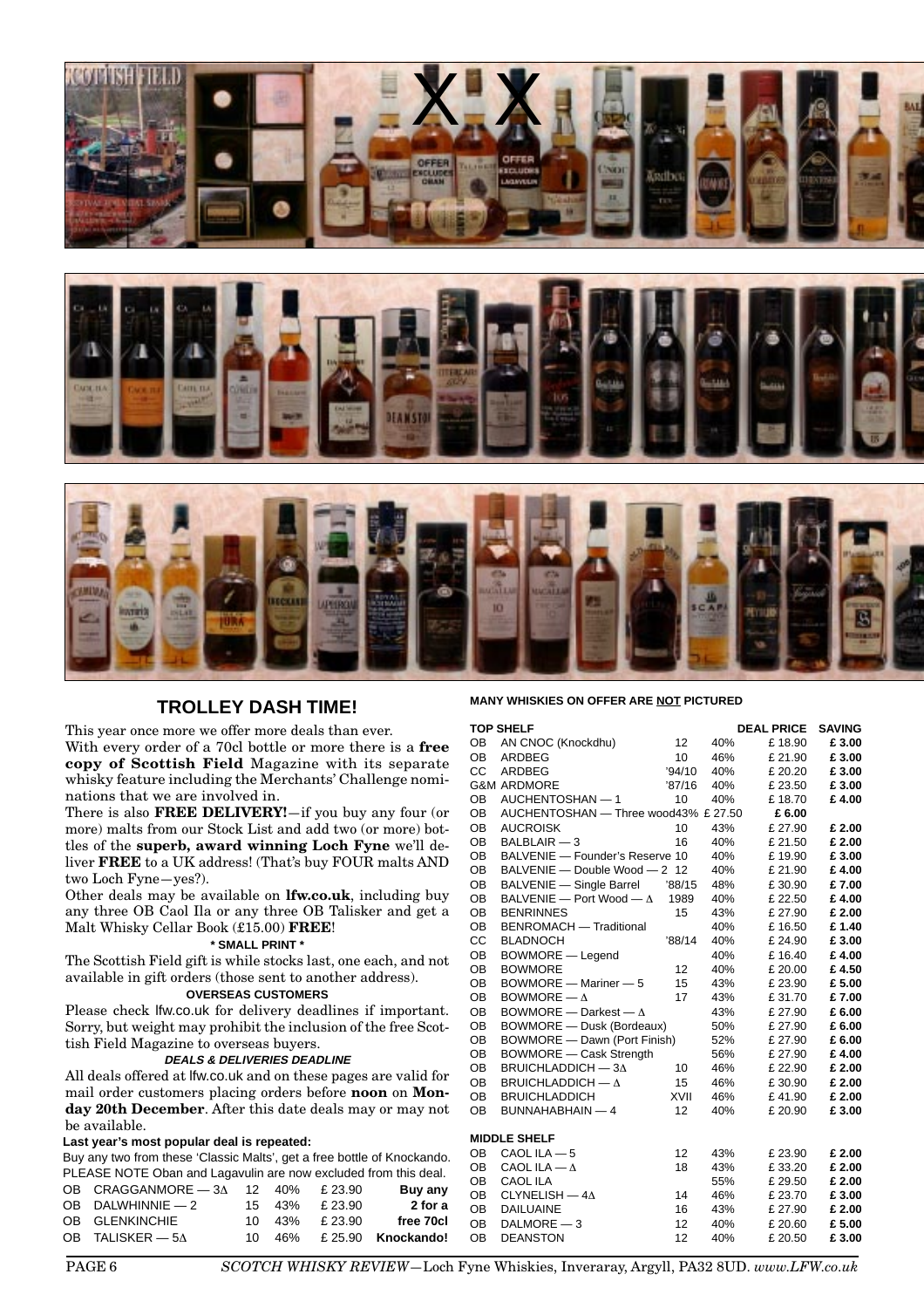





| <b>OB</b> | <b>DEANSTON</b>                    | 17     | 40% | £ 26.50 | £3.00  | <b>OB</b> | <b>LAPHROAIG</b>                        | 10     | 40% | £ 20.90 | £3.00         |
|-----------|------------------------------------|--------|-----|---------|--------|-----------|-----------------------------------------|--------|-----|---------|---------------|
| <b>OB</b> | <b>FETTERCAIRN</b>                 | 12     | 40% | £16.90  | £3.00  |           | <b>G&amp;M LINKWOOD</b>                 | 15     | 40% | £ 24.90 | £3.00         |
| OВ        | <b>GLEN ELGIN (New)</b>            | 12     | 43% | £ 21.90 | £3.00  | OB.       | <b>LOCH LOMOND</b>                      |        | 40% | £15.30  | £3.00         |
| OB        | GLENFARCLAS-3                      | 10     | 40% | £19.20  | £ 2.00 | <b>OB</b> | LOCHNAGAR (Royal) - 3                   | 12     | 40% | £ 20.30 | £4.00         |
| <b>OB</b> | <b>GLENFARCLAS '105'</b>           |        | 60% | £ 28.30 | £ 2.00 | <b>OB</b> | LONGMORN $-$ 3 $\Delta$                 | 15     | 45% | £ 25.90 | £5.00         |
| OB        | GLENFIDDICH-2                      | 12     | 40% | £19.90  | £ 2.00 |           | <b>G&amp;M LONGMORN</b>                 | 12     | 40% | £ 21.60 | £3.00         |
| <b>OB</b> | <b>GLENFIDDICH</b> - Caoran        | 12     | 40% | £ 20.60 | £5.00  |           | <b>G&amp;M LONGMORN</b>                 | 25     | 40% | £38.90  | £6.00         |
| <b>OB</b> | GLENFIDDICH - Solera - 3           | 15     | 40% | £ 23.90 | £5.00  | <b>OB</b> | $MACALLAN - 3$                          | 10     | 40% | £ 21.90 | £3.00         |
| <b>OB</b> | <b>GLENFIDDICH</b>                 | 18     | 40% | £30.90  | £9.00  | <b>OB</b> | MACALLAN - 'Fine Oak'-3 $\Delta$        | 10     | 40% | £ 21.90 | £3.00         |
| <b>OB</b> | <b>GLENFIDDICH - Havana</b>        | 21     | 40% | £47.90  | £4.00  |           | <b>G&amp;M MILTONDUFF</b>               | 10     | 40% | £14.90  | £4.00         |
| <b>OB</b> | <b>GLEN GARIOCH</b>                | 15     | 43% | £ 20.90 | £5.00  | <b>OB</b> | <b>MORTLACH</b>                         | 16     | 43% | £ 29.90 | £ 2.00        |
| OB        | GLENGOYNE - 1                      | 10     | 40% | £ 20.90 | £ 2.00 | <b>OB</b> | OLD PULTENEY - 4                        | 12     | 40% | £18.70  | £4.00         |
| OB        | GLENLIVET (The) - 3                | 12     | 40% | £ 20.40 | £3.50  | <b>OB</b> | <b>SPEYBURN</b>                         | 10     | 40% | £17.50  | £3.00         |
| <b>OB</b> | GLENLIVET (The) $-\Delta$          | 18     | 43% | £ 26.40 | £3.50  | <b>OB</b> | $SPEYSIDE - 2$                          | 10     | 40% | £ 22.50 | £3.00         |
| <b>OB</b> | GLENMORANGIE - 2                   | 10     | 40% | £ 22.40 | £ 2.50 | <b>OB</b> | <b>SPRINGBANK</b>                       | 10     | 46% | £ 22.50 | £ 2.00        |
| <b>OB</b> | $GLENMORANGLE$ – Port – 2 $\Delta$ |        | 43% | £ 24.40 | £3.00  | <b>OB</b> | $TAMDHU - 2$                            |        | 40% | £16.80  | £1.00         |
| OB        | <b>GLENMORANGIE - Madeira</b>      |        | 43% | £ 24.40 | £3.00  | <b>OB</b> | TAMNAVULIN - 2                          | 12     | 40% | £17.90  | £ 2.00        |
| <b>OB</b> | <b>GLENMORANGIE - Sherry</b>       |        | 43% | £ 24.40 | £3.00  | <b>OB</b> | <b>TOBERMORY</b>                        | 10     | 40% | £16.90  | £3.00         |
| <b>OB</b> | <b>GLENMORANGIE - Burgundy</b>     |        | 43% | £ 24.40 | £3.00  | <b>OB</b> | <b>TOMATIN</b>                          | 12     | 40% | £16.50  | £5.00         |
| <b>OB</b> | <b>GLEN MORAY</b>                  |        | 40% | £15.50  | £ 2.70 | <b>OB</b> | <b>TULIBARDINE</b>                      | 1993   | 40% | £ 22.90 | £ 2.00        |
| <b>OB</b> | <b>GLEN MORAY</b>                  | 12     | 40% | £18.40  | £3.50  | <b>OB</b> | <b>FAMOUS GROUSE MALT</b>               | '92/11 | 40% | £ 21.50 | £ 2.00        |
| <b>OB</b> | <b>GLEN MORAY</b>                  | 16     | 40% | £ 22.90 | £4.00  | <b>OB</b> | POIT DHUBH                              | 21     | 43% | £40.00  | £5.00         |
| OB        | <b>GLEN ORD - Decanter bottle</b>  | 12     | 43% | £ 23.90 | £4.00  |           |                                         |        |     |         |               |
| OB        | <b>GLENROTHES</b>                  | '92/12 | 43% | £30.00  | £5.00  |           | <b>BLENDED WHISKIES</b>                 |        |     |         |               |
| OB        | <b>GLENROTHES</b>                  | '87/16 | 43% | £35.90  | £6.00  | OB.       | LOCH FYNE - See left for free delivery. |        |     |         |               |
| OB        | <b>GLENROTHES</b>                  | '84/18 | 43% | £43.90  | £6.00  | <b>OB</b> | ANTIQUARY                               | 12     | 40% | £19.90  | £4.00         |
| OB        | <b>GLENROTHES</b>                  | '79/23 | 43% | £71.00  | £6.00  | <b>OB</b> | <b>BLACK BOTTLE</b>                     |        | 40% | £9.90   | £3.00         |
| OB        | <b>GLENROTHES</b>                  | '73/27 | 43% | £83.00  | £6.00  | <b>OB</b> | <b>BLACK BOTTLE</b>                     | 10     | 40% | £15.50  | £3.00         |
| <b>OB</b> | <b>GLEN SCOTIA</b>                 | 14     | 40% | £ 21.60 | £ 2.00 | <b>OB</b> | Johnnie Walker - BLACK LABEL12          |        | 40% | £17.90  | £ 2.00        |
| OB        | <b>GLENTURRET</b>                  | 10     | 40% | £23.60  | £ 2.00 | <b>OB</b> | <b>WHYTE &amp; MACKAY</b>               | 12     | 40% | £14.60  | £ 2.00        |
| <b>OB</b> | HIGHLAND PARK $-3\Delta$           | 12     | 40% | £19.90  | £5.00  |           | <b>LIQUEURS</b>                         |        |     |         |               |
| <b>OB</b> | <b>INCHGOWER</b>                   | 14     | 43% | £ 27.90 | £ 2.00 | <b>OB</b> | DON'T FORGET THE LOCH FYNE LIQUEUR!     |        |     |         | Nae Deal mind |
|           |                                    |        |     |         |        | <b>OB</b> | <b>ATHOLL BROSE</b>                     |        | 35% | £18.30  | £3.00         |
|           | <b>LOWER SHELF</b>                 |        |     |         |        | <b>OB</b> | <b>DRUMGRAY CREAM</b>                   |        | 17% | £9.40   | £1.50         |
| OВ        | INCHMURRIN-1                       | 10     | 40% | £17.90  | £ 2.00 | <b>OB</b> | GLAYVA - 50cl                           |        | 35% | £12.90  | £ 2.00        |
| <b>OB</b> | <b>ISLE OF JURA</b>                | 10     | 40% | £16.90  | £5.00  | <b>OB</b> | <b>HEATHER CREAM</b>                    |        | 17% | £9.90   | £1.00         |
| OB        | ISLE OF JURA - Superstition        |        | 40% | £ 24.90 | £5.00  | <b>OB</b> | OLD PULTENEY LIQUEUR - 50cl30%          |        |     | £12.00  | £1.50         |
| OВ        | <b>ISLE OF JURA</b>                | 16     | 40% | £ 26.90 | £5.30  |           | TRIO OF LOCH FYNE MARMALADES            |        |     | £7.00   | £1.30         |
| <b>OB</b> | <b>KNOCKANDO</b>                   | '90/13 | 40% | £17.60  | £4.00  |           | LOCH FYNE WHISKY FUDGE - BUY 4 GET 5    |        |     | £7.60   | £1.90         |
|           |                                    |        |     |         |        |           |                                         |        |     |         |               |

*SCOTCH WHISKY REVIEW*—Loch Fyne Whiskies, Inveraray, Argyll, PA32 8UD. *www.LFW.co.uk* PAGE 7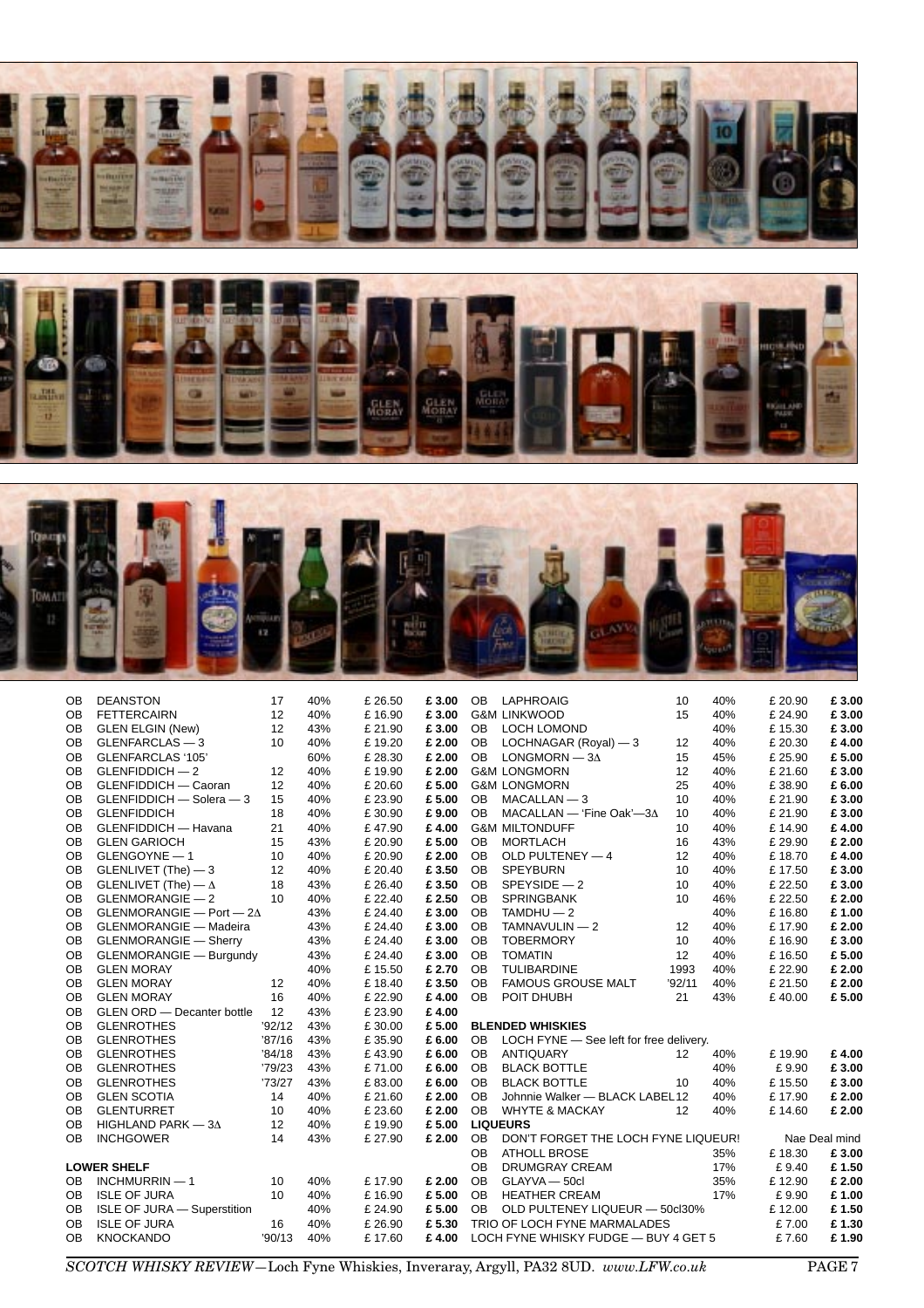

**LITTLEMILL LOST**



more precious following the loss of Littlemill to fire in September. Littlemill was arguably the oldest distillery in Scotland having been built in 1772.

Although silent for ten years and with no plans to distil again, the historic and listed building has been completely destroyed after some youngsters started a fire one Saturday afternoon which took the fire brigade 24 hours to bring under control.

Only Auchentoshan, Bladnoch and Glenkinchie distilleries are capable of production from what was once the most active whisky producing region in Scotland. The lowland region includes Edinburgh and Glasgow where there were many distilleries producing vast quantities of whisky, but with speed and volume being the objective of the distillers, there was a low regard to quality and they fell out of favour with the blenders. Littlemill whisky was never much sought after, being characteristically light with a marshmallow taste. Loch Fyne Whiskies still has bottles for sale and maturing stocks are still being held in cask by the owners at Loch Lomond Distillery—despite a large blaze at their warehouses a few years ago!

## **PLEASE NOTE**

All deals offered at lfw.co.uk and on pages 6 & 7 are valid for mail order customers placing orders before **noon** on

## **Monday 20th December.**



## **Ordering from lfw.co.uk**

On-line orders may not appear to include certain deals but be assured they will be included when serviced, if available. *Merry Christmas and a Good New Year to all our friends and customers. Once again, thank you for your business.*



## **BOWMORE COLLECTOR CASHES IN!**



Dutch whisky collector Hans Sommer has got his own back on a whisky producer, and his money as well!

Hans has sold back his comprehensive collection of over 200 Bowmores which is to be housed at the distillery visitor centre as part of an exhibition on the history of the distillery.

As far as we are aware this is the first instance of a collector succeeding in the realisation of the value of his collection in such a way.

The collection includes three 'Black' Bowmores, that at auction can reach up to £1,500 each; a complete set of 11 Bowmore 'Legend' special edition tins and many Bowmore miniatures, water jugs and old and new gift items.

The collection is considered to be the most comprehensive of Bowmore. SWR spoke to Hans.

"I started collecting miniatures in 1987, and a few years later (empty) whiskytins. By the end of 1996 I started to sell some of my miniatures and to collect full size bottles of Bowmore. I sold all of miniature collection by 2002 and now my Bowmore collection. I will continue to collect my whisky tin presentations!"

"The most rare was a Bowmore 25 years old for 'Auld Alliance' at Chateau Lagrange which was limited to 75 bottles only. I had 9 different Bowmore Bi-Centenary bottlings which were precious to me and other specialities are still available to be seen on my website www.sirbowmore.info.

"No comment on the sale value, sorry!" We asked if he had any other comments, what is he collecting now, and any advice for other whisky collectors?

"I will continue collecting the tin boxes for the time being".

"My advice would be to build a good network of collectors who help each other. Treat them fairly with fair prices and you will be treated the same way. Be happy with what you've got, don't be unhappy with what you are missing. Don't envy other people who have your missing bottles but praise them with their findings. Don't buy bottles at any price, as with a little patience you might get a better deal some time later. Buy new editions as soon as possible before they increase in value. Display your collection to have more enjoyment from it. Go to see the people at the distillery and meet other collectors in person as well as shops like Loch Fyne Whiskies".

Whisky collectors will be pleased to acquire the second volume of Valentino Zagatti's magnificent collection (still featuring mostly Scotch) price £60. (Small stocks of volume 1 remaining - £80)

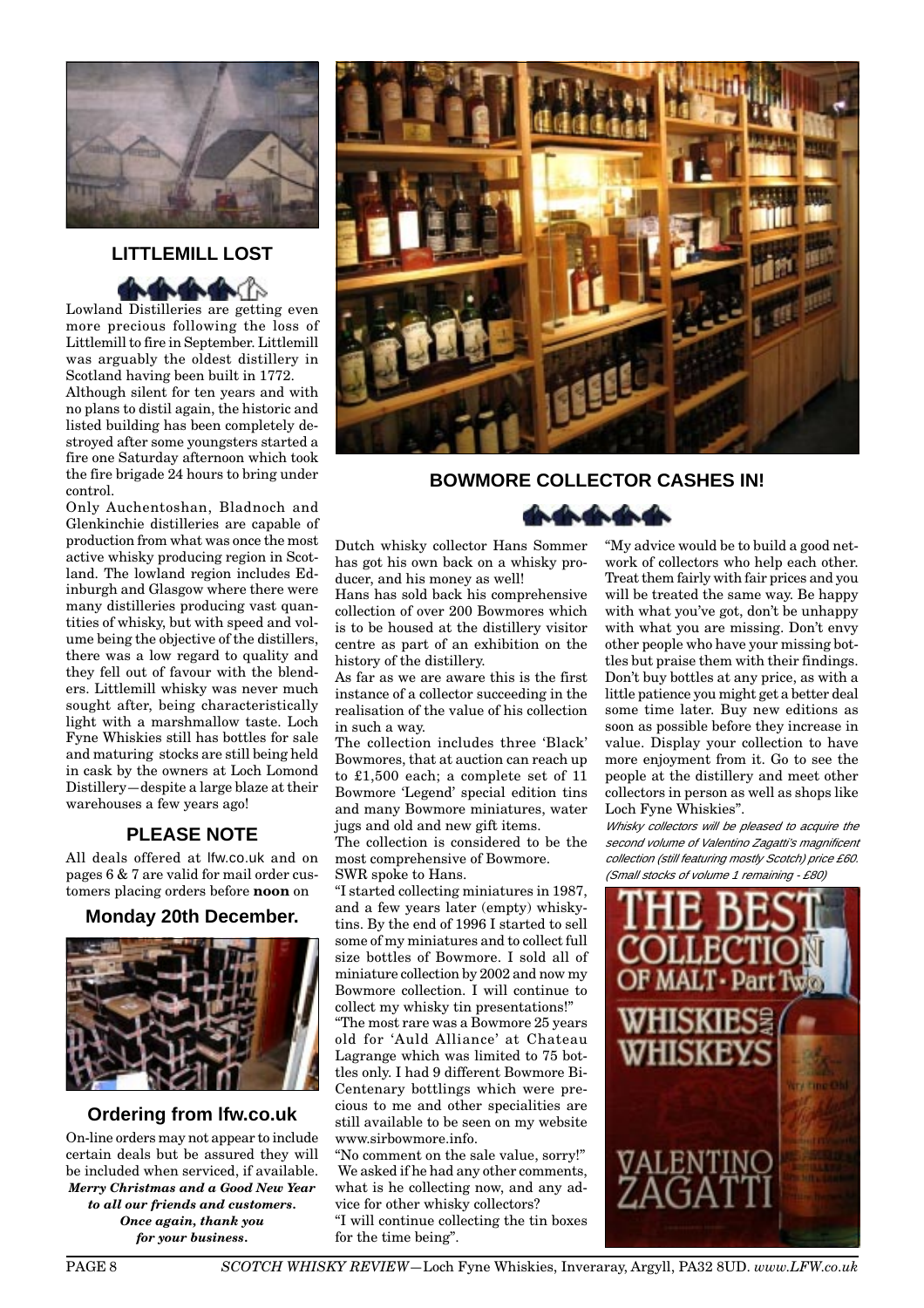## **BOTTLES—A HISTORY**



Glass bottles began to be used for holding wines and spirits in the mid-17th century, but they were very expensive, so only the wealthy could afford them. They were mainly used as 'serving bottles' or decanters, rather than 'binning bottles' for storing wine in the cellar. Glass pads, impressed with the owner's mark or coat of arms, were attached to each bottle, and the bottles themselves were taken to be filled by the wine merchant, or filled in their owners' cellar by the butler (i.e. 'bottler'). Within only a decade or so, the middle classes were also able to afford glass bottles: Samuel Pepys records in his diary of 1663 that



he 'went to the Mitre' to see wine put into his 'crested bottles'.

The earliest glass bottles had spherical bodies and long, parallel necks, with a rim at the top to hold down the string which kept the stopper in place. They are known as 'shaft and globe

bottles'.

By 1700 the neck had begun to taper and the body to become compressed—these are 'onion bottles'. They continued to be treasured, and in Scotland were com-



monly used as decanters for whisky in public houses. In the Highlands it was traditional to give them as marriage gifts, crudely engraved with the names of bride and groom, the date of the nuptials and even

with an illustration of the event. Between 1700 and 1720, the onion shape was sometimes exaggerated, so the body became wider than the height, then about 1720 the sides began to be flattened by rolling on a steel plate while the glass was cooling—a process called 'marvering'—in order to rack them in



the 'bins' of the cellar. Early marvered bottles were 'mallet' shaped, where the straight sides tapered away from the base, but over the next twenty years they became taller and more cylindrical, particularly after 1740, by

which time the value of maturing wine in the bottle was becoming generally recognised. By mid-century many wine and spirits merchants had their own bottles, with their name or trademark pressed into the glass pad, to be returned for refilling with whatever liquor was available.

The classic French wine bottle shapes familiar to us today had evolved by about 1800—there was a huge growth in the number of glass factories in Bordeaux, particularly, which was producing around two million bottles a year by 1790. Bottles from this period can often be identified by a slight swelling around the base, caused by the glass 'sagging' while the bottle cooled in an upright position.

Until 1821 bottles were free-blown, which meant that capacities and dimensions were not standardised. So when one reads of hearty drinkers of the late 18th century downing three or four or even six bottles of wine at a sitting—this seems to have been especially common among Scottish judges of the period, who habitually drank claret while sitting in judgement—it might be supposed that the bottles of their time were smaller than those of today. Not so. Research done in the Ashmolean Museum in Cambridge shows that the average bottle size was if anything slightly larger than today!

In 1821 Henry Ricketts, a glass manufacturer in Bristol, patented a method of blowing bottles into three piece moulds, which made it possible to standardise capacity and dimensions. Such moulds left seam marks—the way in which collectors identify them today but during the 1850s a process was developed to remove these by lining the mould with beeswax and sawdust, and turning the bottle as it was cooling.

Until about 1850 all wine and spirits bottles were made from 'black' glass—in fact it was very dark green or dark brown owing to particles of iron in the sand used in their manufacture. Clear glass bottles and decanters were made, but they were taxed at eleven times the rate of black glass.

Indeed, owing to the Glass Tax, bottles remained expensive, and continued to be hoarded and re-used until after 1845, when duty on glass was abolished. The earliest known 'whisky bottles' were reused wine bottles. Even after the duty had been lifted and clear glass began to be used more, whisky makers continued to favour green glass bottles, often with glass seals on their shoulders. VAT 69 continues this style of bottle.

Many whisky companies continued to fill into small casks and stoneware jars and offered their goods in bulk. It was not until 1887 that Josiah Arnall and Howard Ashley patented the first mechanical bottle blowing machine, allowing bottled whisky to really take off. In the trade bottled whisky was termed 'cased goods', since it was sold by the twelve-bottle lot packed into stout wooden cases, like top quality wine today.

Bottled whisky, properly stoppered and sealed, was less liable to adulteration or dilution by unscrupulous publicans and spirits merchants than whisky sold in bulk, and during the 1890s cased goods became the commonest way for whisky to be sold, particularly in the off-trade. The use of plastic (polyethylene) bottles, developed during the 1960s and adopted by soft-drinks manufacturers, has largely been eschewed by the whisky industry, except for miniatures supplied to airlines. These bottles are called PETsnot a reference to their diminutive size, but to the material they are made from: Polyethylene Terephthalate. Their clear advantage is weight, and they began to become commonplace in the 1990s. Concerns about shelf-life, and contamination by oxygen or carbon dioxide have been addressed since 1999 by coating the outside of the bottle with an epoxy-aminebased inhibiting barrier.

#### **Bottle Capacities**

William Younger's examination of bottles from between 1660—1817 in the Ashmolean Museum showed the capacity of wine (and therefore whisky) bottles remained relatively constant at around 30 Fl.Oz during this period, in spite of bottles being free-blown.

With the introduction of moulded bottles in the 1820s it became much easier to standardise capacity, and this was soon fixed at 26 2/3 Fl.Oz (or 1/6th of a gallon). About 1900 this capacity was defined by law for a standard bottle—along with 40 Fl.Oz (equal to an Imperial quart  $-2$ pints), 13 1/3 Fl.Oz (half bottle), 6 2/3 Fl.Oz (quarter bottle), 3 4/5 Fl. Oz (miniature). Brand owners were not required to print the capacity on the label until after the Second World War, however, although some did.

Since January 1980 capacities have been expressed metrically on bottle labels, in line with the Système International d'Unités, when 26 2/3 Fl.Oz became 75 cl, half bottles 37.5cl, quarter bottles 18.75cl and miniatures 5cl.

In 1992 the standard bottle size throughout the European Community was lowered to 70cl. The United States retains fluid ounces, with the 'reputed quart' remaining the standard bottle size (75cl). In Japan, both 75cl and 70cl bottles are acceptable.

## **WHAT BOTTLE COLLECTORS ESTEEM**

**Age**—free-blown and moulded (pre 1870) bottles have 'pontil marks' on their bases, created by the iron rod, called a pontil, used to manipulate the molten glass. **Rarity**—the fewer known examples, the more valuable the bottle will be.

**Texture**—variations in glass surface, number of bubbles in the glass, stretch marks, changes in colour.

**Colour**—unusual, dark or strong colours, or a colour which is rare for that kind of bottle.

**Embossed**—where bottles are embossed (uncommon in early whisky bottles), the clarity of the embossing, its heaviness (heavier the better), its intricacy, and the interest of the design or words.

**Shape**—the aesthetic quality of some bottles.

**Labels**—any item with its original label, contents, carton or box is of more interest than an 'empty'.

This article is just one of many from

'**MacLean's Miscellany of Whisky'**, a fascinating new book hoochin' wi' unique and novel information. Price £10.00.

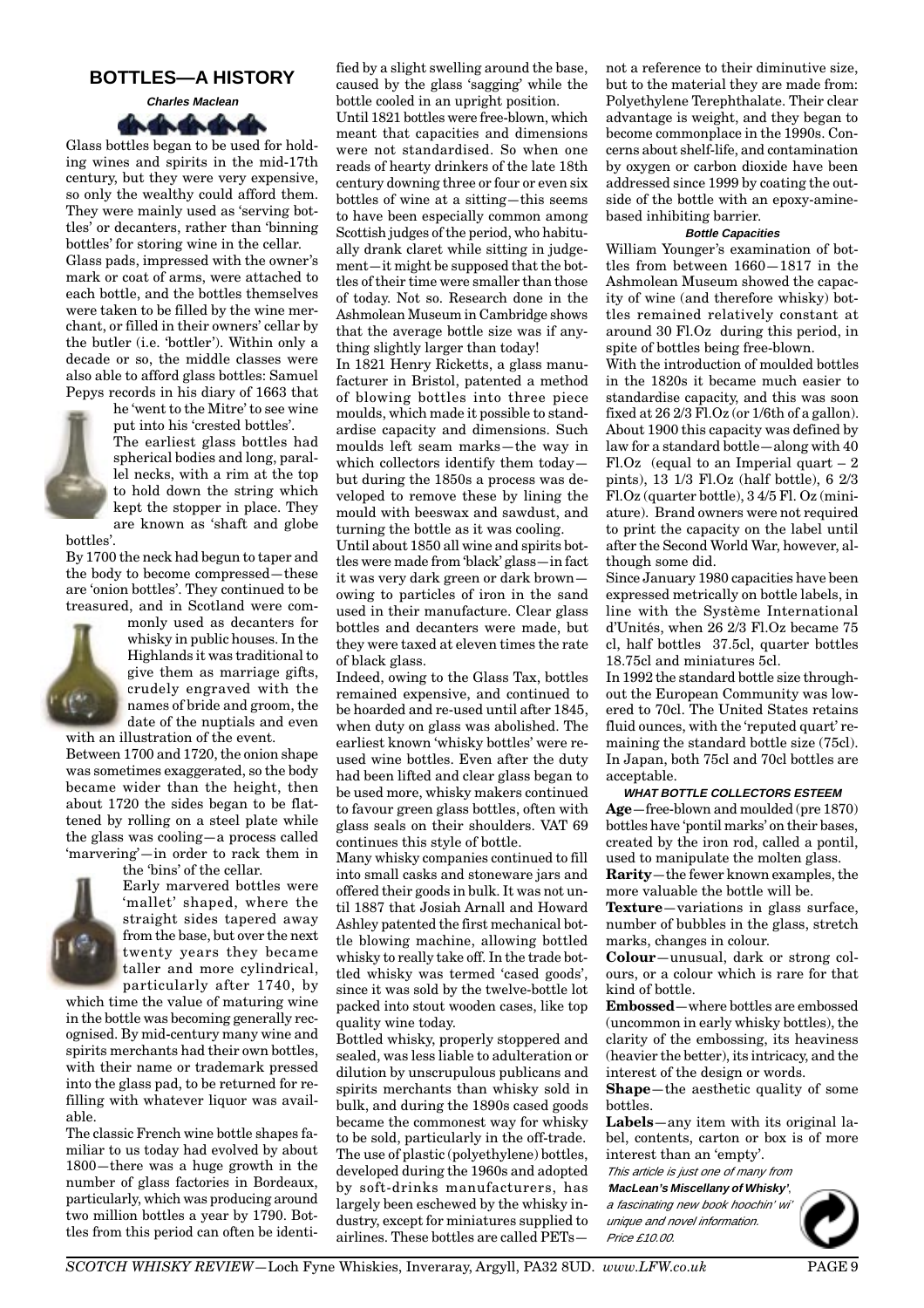## **BEYOND DISTILLING part IV**



[Editor's warning: Purist whisky fans of a sensitive nature may wish to pass over this article—it contains scenes of cruelty to whisky and offensive language right from the start.]

The Whisky industry is big. You may think space is big but…..

As your leading journal dedicated to all matters Scotch we thought we would investigate the practicalities of blending for a world brand. Those of us who have been on a distillery tour will know that making Scotch whisky is a relatively simple craft process involving a stream of water, a sack of barley, a bag of yeast, an oak barrel and some bottles.

The bulk handling *[language!-Ed.]* of Scotch is not part of the traditional skilland-craftsman imagery perpetuated by isolated London-based marketeers. Their belief is that if the imagination of a whisky drinker is allowed to stray beyond the glens and into Scotland's central belt the enjoyment of their brands' unique features will be spoiled. Those fans who subscribe to this theory (yet wish to persist in reading this piece) should console themselves with their appreciation of the product, despite the handling it is subjected to. The pleasure, quality and enjoyment is why we are here.

Your reporter's thoughts on the vulnerability of Scotch during its journey from field to bottle are well documented; creation of the Loch Fyne blend (married after blending) and observations from our own Living Cask are supported by Master Blender Richard Paterson's comments in *Beyond Distilling II* (SWR17), "we try not to rush the various stages, allowing the whisky time to settle. You have to be as gentle as possible". Richard is responsible for Whyte & MacKay, a blend that famously describes itself as 'double matured' referring to a second period of returning to cask for a period of marrying once the final blend of malt and grain whiskies is assembled. Such time consuming and costly care must have a beneficial effect otherwise the cost and profit police (aka accountants)



would have outlawed it by now.

Consider the world's leading whisky brand, Johnnie Walker. Red Label sells 6.8million cases each year. In shoppers' terms that's 87m 70cl bottles. The older sibling, Black Label, sells half that quantity while J&B, the number 2 brand, achieves 77m bottles (per year mind). These three brands alone would float the new Queen Mary II and are part of a portfolio of over 100 Scotch whisky blends produced by the world's biggest spirits company, Diageo.

Diageo was formed 7 years ago (220m seconds) *[*all right - that's enough!—Ed.*]* by the merger of Guinness and Grand Metropolitan. Guinness begat United Distillers in the late '80s after the acquisition of the mighty DCL—the Distiller's Company Limited—which in turn arose from the merger of the pioneering whisky giants of the late 19th century, principally: Walker, Dewar, Buchanan, Mackie (White Horse) and Haig.

The result of the merger is a streamlined cost-efficient giant, with Diageo concentrating globally on Johnnie Walker and J&B Scotch, Smirnoff vodka, Tanqueray gin, Captain Morgan rum, Cuervo tequila and Baileys cream thingy. Other brands with regional focus include Bell's, Buchanan's, White Horse, Old Parr, the Classic Malts & Cardhu, Gordon's gin and Archer's schnapps.

After the merger, Turnbull Hutton, currently principal guest columnist for your Scotch Whisky Review, was director of Spirit Supply and established the current regime of spirit production in Scotland located across 45 sites. Facilities include 27 malt and 2 grain distilleries, 4 maltings, 4 cooperages, Abercrombie the coppersmith, 3 animal feed plants, 7 major warehousing sites, 4 blending centres and 3 bottling halls. In Scotland Diageo employs 3,800 people and produces over 650 million bottles of spirits (half Scotch, 200m white spirits (gin and vodka), 100m 'ready to drink' (Smirnoff Ice, Archer's aqua) and 6m bottles of rum). (See also SWR15 interview with Turnbull Hutton and SWR16 *Beyond Distilling I*.)

So you want to produce a world blend? From the simple process described above and done well you should make a profit and expand your business. In time you may even become a challenger to Diageo, but before this investor considers buying shares you have to show that you can handle 400,000 tonnes of grain, (180,000t of malting barley and 220,000t of wheat—incidentally 95% of all their grain requirement is from Scottish farmers, the balance sourced from the east of England because of a favourable earlier harvest).

On a distillery tour you may have been shown a yeast store of 25kg sacks. Well 400,000 such sacks of yeast are on Diageo's shopping list! One million oak casks are filled each year. Boggled? Just



wait! To move that lot about the country requires a fleet of 200 articulated lorries and 250 forklift trucks. Quality is assessed by the utilisation of 3 million 10cl sample bottles every year.

Coordinating the movement of this lot is Pru Jowett, Logistics Manager for Spirit Supply Scotland. Pru is neither grey nor bald as may be expected of such a seemingly neurosis-inducing task but is in fact a sensible, cheerful biochemistry graduate of 14 years service with the company. Her remit is the planning and movement of new make spirit (malt and grain), blended spirit and casks (full and empty). Pru also handles imported rum in bulk for maturation, blending and forwarding to packaging and the movement of GNS, grain neutral spirit, produced at Cameronbridge distillery for onward production to vodka, gin, other white spirits and 'flavoured' products.

Central to all Scotch movements are the warehouses. New spirit from most distilleries is tankered to one of 13 filling stores where casks are filled and moved to a nearby warehouse, the selection of which is 'it's nearby and has space' or technically 'locality and vacuity'. This may be a distillery site or more likely on this scale one of 7 massive warehousing sites located in the central belt, the biggest of which is Blackgrange, 49 houses near Alloa holding 3 million casks. At any one time Diageo has over 7m casks maturing (1.1 billion litres of pure alcohol—3.6bn 70cl bottles at 43%—enough to flood an area the size of Wales to a depth of... [Stop it! - Ed.], both their own make and part of an ongoing spirit trading agreement with the rest of the industry.

Talking with Pru about her job is vastly entertaining and inspiring as the scale of the operation becomes apparent.

Imagine 7 million casks in 500 warehouses across Scotland; imagine a blend requirement of typically forty components of differing specification—distillery, age and wood type. Now go and find those casks in the most efficient manner. While you are at it you had better find the casks to make up the other blends you will be bottling in the next week. Now go get those casks, empty them and blend and transport the whisky to the bottling hall. Be careful to get the proportions as specified by the blender and ensure you never mix the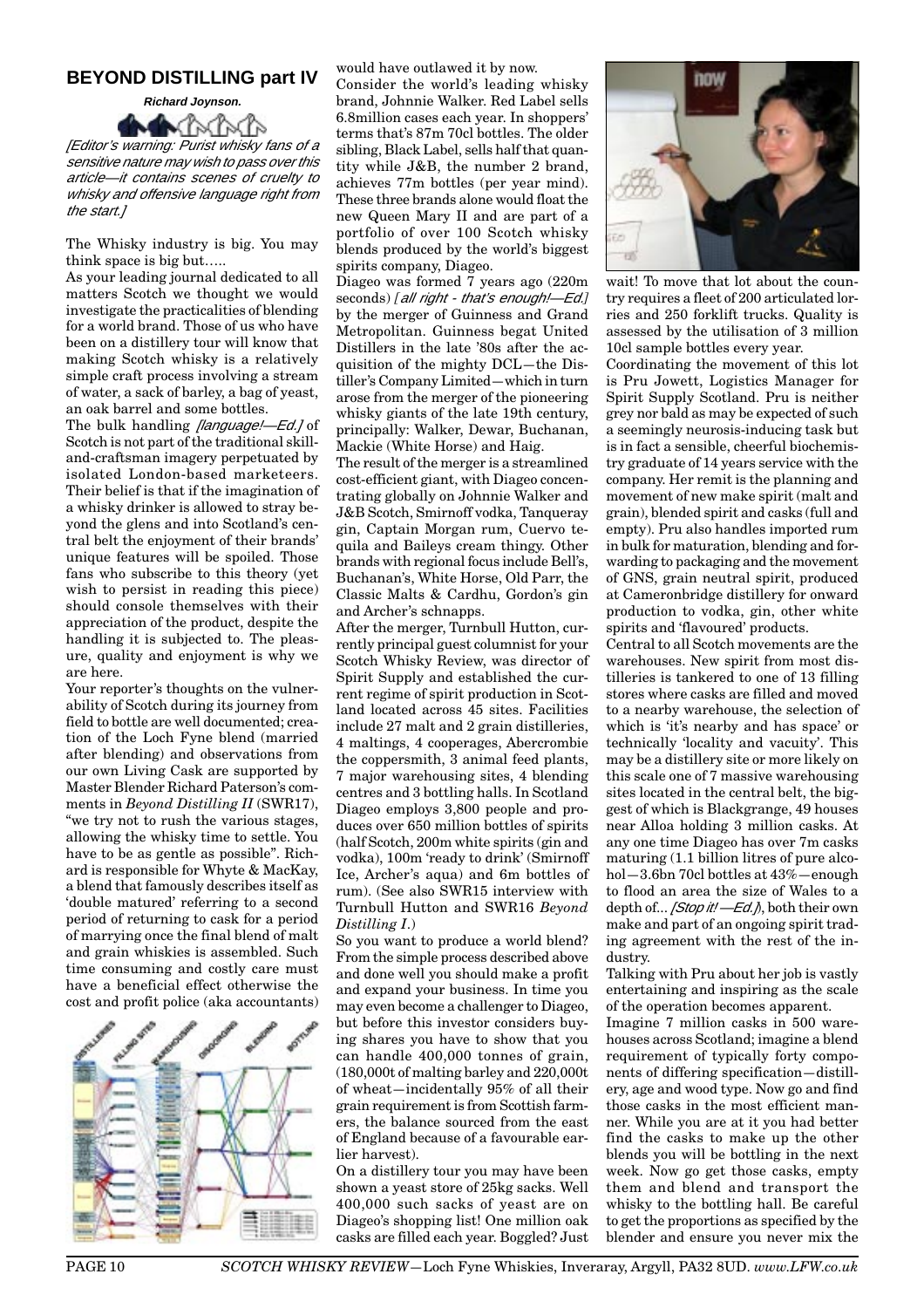

wrong casks. If you do—run away! Each warehouse is a monstrous threedimensional rack and tier chess set, so many casks high, umpteen wide and ohmygosh deep. Each cask and each cask location is identified with a barcode and every movement is logged constantly. Every drop has to be accounted for to HM Customs & Excise (yes, there is a greater entity than Diageo). A recent demand for a manual stock check at Leven bond fingered all one million+ casks recorded, many of which were entered on manual ledgers long before computers and barcode zappers, to a negligible error.

Whiskies destined to be single malts tend to be stored at traditional distillery warehouses ('in the north') with a steady turnover of stock all the time. Throughout the year, housekeeping is performed by eight warehouse flying squads, teams of three men who will hit a site and attempt to rearrange casks for efficient removal when required. It is worth avoiding having to remove an entire row of 30 casks simply to pick the mature one at the back—a process known succinctly as 'minimising the non-goers'.

Once a plan is created for the next year's spirit production, Pru's team will establish the requirement of each distillery to achieve its goals. Spirit from the stills is filled into on-site tanks and her job is to ensure that there is always space to take spirit while also transporting it away in the most efficient manner.

## **NOW ASSEMBLE YOUR BLEND.**

Pru is at the beck and call of the bottling and packaging units who in turn respond to orders. It is her job to see that blend is available on demand for bottling.

Generally for a Diageo blend there can be up to 40 components. The blend quality team will have advised Pru the quantity, type of whisky, age and wood type used for maturation for each blend and she can then source those specifications. Each week she will assemble a blend-



ing programme based on the bottling requirements. This will be a fiendishly complicated mix of standard blends, deluxe blends and single malts, typically 26 separate products including for example: a Walker Black Label to be blended and bottled at Kilmarnock, a J&B blended at Blythswood and then bottled at Shieldhall (near Renfrew), a standard 4yo to be blended at Cambus, bottled at Leven and some single malts vatted and bottled at Leven. However before they can be blended they have to be emptied and this would be at one of 5 dedicated disgorging units (DU) only two of which are at blending sites.

As Pru said "Oh dear I've lost you". [Just a bit—Ed.]

"Okay. For example, for a 'recipe' involving 4 grain whiskies and 36 malts that we have selected from 12 warehouses across the group, a cask may be selected at Inchgower's warehouse near Buckie on the north-east coast. That cask is then allocated to a blend operation number that determines its future as part of the blend. The cask (and others) will be transported to the DU at Auchroisk 20 miles away, where it will be joined by other casks selected from distillery warehouses throughout the north for that week's blending programme. All casks with the same operation number will be tipped into a trough and vatted ready for transport to a blending site. If there are more casks than a road tanker can hold then these will be transported to a site where they can be added to another component of the blend; we don't like moving tankers unless they are full.

"This 'part blend' from Auchroisk may be tankered to one of our four blending sites or tank farms, let's say Blythswood, where it may be joined by 3 part blend tankers from the DU at Blackgrange (including casks from say Talisker and those spares from Auchroisk) and 3 from Leven and 1 from Bonnybridge. These ten tankers would fill a 250,000 litre vat and is now a full blend. The large part of the result could then be tankered to the bottling hall at Shieldhall, some to Leven that can handle miniatures and half bottles and some to Kilmarnock that handles larger and odd shaped bottles. "Once at the bottling hall the blend is reduced and packaged. The Leven bottling lines are also able to handle smaller volumes, such as our single malts.

The planning process operates in a five week window but from cask selection to bottling generally takes five days.

"My team is responsible for 4,500 new make tanker movements, 5,250 partblended and 4,650 fully blended (tanker) movements. In a year we will blend 110m litres of pure alcohol and transport 1m casks from disgorging to filling store to warehouse.

"This is all bread-and-butter to us."



It is here that the true skill of logistics becomes apparent. Does it run smoothly? "Yep! Compared to the complexity and the volume we are doing I suppose it goes wrong very rarely. With the people and checks in place screw-ups are picked up very quickly, long before they become a problem. Incidents such as snow blocking the north A9 route for example are managed as they present themselves. It is important that each tanker turns up at the right time in order to fill the right blending vat. They have a 30 minute time slot and if a driver is late he becomes a statistic for discussion later. I've even done air freight once but I don't want to do that again!

"Contamination among whiskies is prevented in tankers, pipes and vat by water flushing and special colour coded seals. Transport is contracted out and most regular visitors to Scotland will recognise those companies involved in moving the world's favourite spirit.

Anticipation of the Christmas leap in demand means that by the end of August every storage vat is filled with blend or part blend ready for finishing at the bottling hall. Preparation for this starts during the first six months of the year to minimise overtime and the job peaks with the movement of 4 million litres of spirit per week."

Once Pru's tankers have done their bit it is up to packaging who bottle and prepare the whisky for despatch to a thirsty market. One of the 8 lines at Shieldhall fills 600 bottles every minute, enough to keep one drinker guided by the government's recommended daily intake happy, and smug, for 29 years.

So here's to Pru and her team, great unsung whisky heroes. How do they do it? I asked Richard Paterson, who rates Black Label as his favourite 'away' product. "I guess it's the number and quality of the individual components that they start with—quality is of paramount importance. Whatever it is, I have the utmost respect; they are doing a great job."